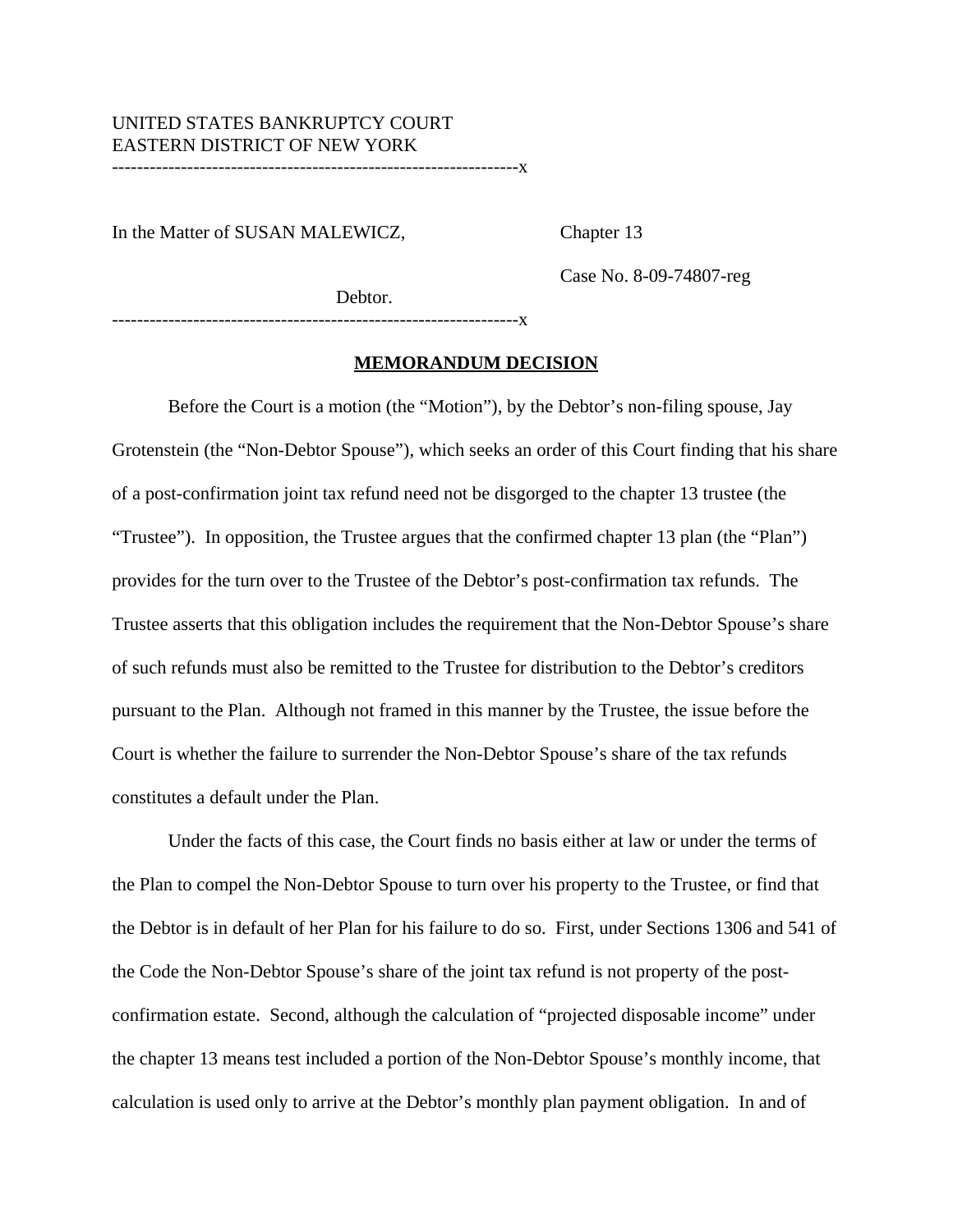itself this does not afford the Trustee any right to compel the Non-Debtor Spouse to contribute his property to the Plan. Finally, nothing in the confirmed Plan requires the Non-Debtor Spouse to surrender his portion of the post-confirmation joint tax refund. Therefore, the Motion is granted.

# *Background*

On June 27, 2009, the Debtor filed a chapter 13 petition and a proposed plan. On June 29, 2009 and July 1, 2009 a "Summary of Plan", which included notice of the confirmation hearing and a deadline for objections, was served on the Debtor and her counsel, the Trustee, the United States Trustee and creditors. According to the affidavit of service, the Non-Debtor Spouse was not given notice of the confirmation hearing. There were no filed objections to confirmation and on December 17, 2009, the Debtor's amended chapter 13 plan was confirmed by order of the Court (the "Plan Confirmation Order").

The Plan provides for a seven percent *pro rata* distribution to unsecured creditors and states the following:

During the pendency of this case, if unsecured creditors are paid, pursuant to paragraph 2c, less than one hundred percent (100%), the debtor(s) shall provide the Trustee with signed copies of filed federal and state tax returns for each year no later than April 15th of the year following the tax period. *Indicated tax refunds are to be paid to the Trustee upon receipt, however, no later than June 15th of the year in which the tax returns are filed.*

(emphasis added). The Plan Confirmation Order states that

[a]ll property of the estate, including any income, earnings, or, or [sic] other property which may become a part of the estate during the administration of the case which property is not proposed, or reasonably contemplated, to be distributable to claimants under the plan shall revest in the Debtor(s); provided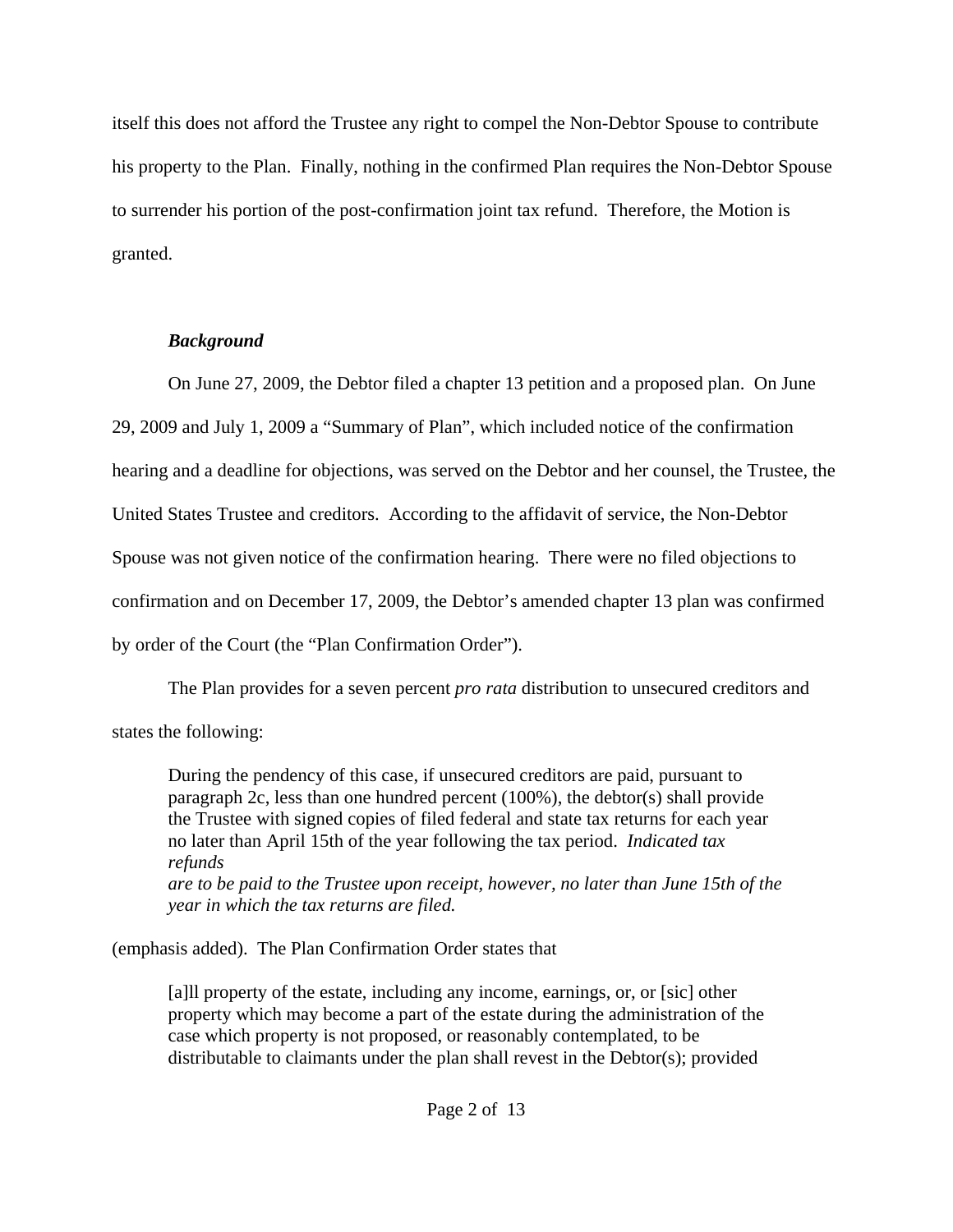however, that no property received by the Trustee for the purpose of distribution under the Plan shall revest in the Debtor(s) except to the extent that such property may be in excess of the amount needed to pay in full all allowed claims as provided in the Plan. Such property as may revest in the Debtor(s) shall so revest upon the approval by the Court of the Trustee's Final Report and Account.

In response to a demand by the Trustee to turn over his share of the joint tax refund the Non-Debtor Spouse filed the instant Motion on June 29, 2010. In the Motion, the Non-Debtor Spouse asks the Court to "[e]xclude [his share of the] income tax refund for 2009 from any moneys available to the Trustee." The Trustee filed an Affidavit in Opposition on July 22, 2010, wherein he argues that (i) the Debtor chose to file joint tax returns, (ii) there is no mention in the Plan that there can be an exclusion for the Non-Debtor Spouse's tax refund if the Debtor files a joint tax return, and (iii) the Code requires all household income to be pledged to pay unsecured creditors.

The Non-Debtor Spouse and the Trustee appeared at hearings held on August 26, 2010 and September 16, 2010 at which time the Court made a ruling on the record granting the relief sought by the Non-Debtor Spouse. This Memorandum Decision followed.

#### *Discussion*

The authority for a chapter 13 trustee to require turnover of post-confirmation tax refunds has been the subject of several published decisions. *See, e.g.*, *In re Midkiff*, 271 B.R. 383 (B.A.P. 10th Cir. 2002); *In re Martin*, 08-43189-DML, 2009 WL 1911760, at \*1 (Bankr. N.D. Tex. July 2, 2009); *In re Abener*, 234 B.R. 825, 826 (Bankr. M.D. Ala. 1999). The practical concern raised by chapter 13 trustees which, they claim, necessitates this relief is that when a confirmed plan does not require the debtor to turnover tax refunds, debtors may manipulate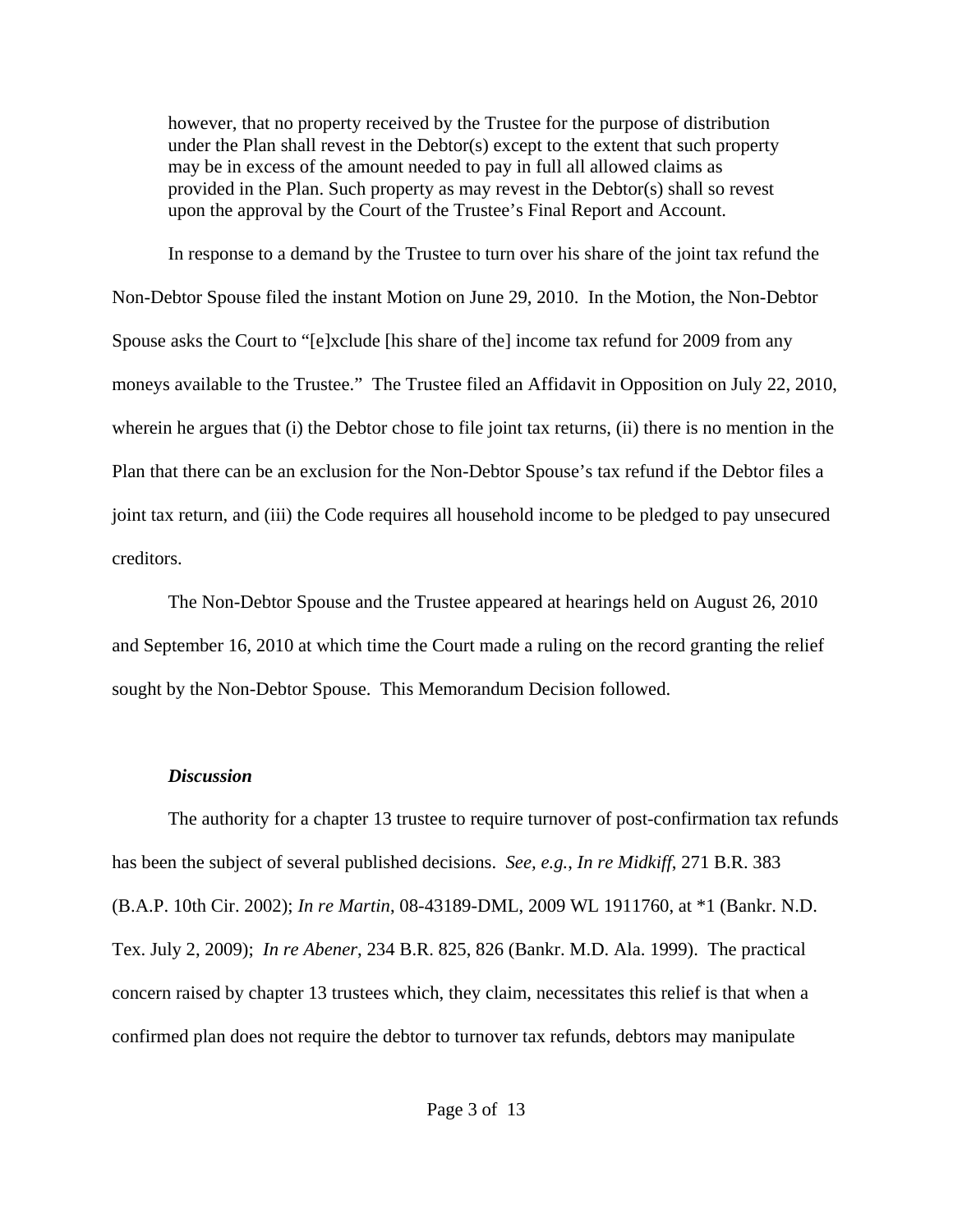deductions claimed on their W-2s to reduce income received on a monthly basis and thereby avoid paying a portion of their total yearly income to unsecured creditors. *See, e.g.*, *In re Midkiff*, 271 B.R. at 387 (stating that to exclude the debtors' tax refunds "would allow debtors to manipulate the system by filing tax returns after completion of the plan and therefore avoid payment to creditors") (citing *In re Abener*, 234 B.R. at 826).

Mindful of the potential for abuse, courts have found that turnover of a debtor's postconfirmation tax refunds is appropriate in circumstances where (1) post-confirmation tax refunds are property of the estate under Sections 1306 and 541 and therefore are subject to turnover, (2) post-confirmation tax refunds are included in "projected disposable income" and therefore must be committed to the chapter 13 plan, and/or (3) the terms of the confirmed chapter 13 plan specifically require that post-confirmation tax refunds be turned over to the Trustee.

The parties have not raised, and this Memorandum Decision does not address, whether it is appropriate for the Trustee to require the turnover of *the Debtor's* post-confirmation tax refunds. The issue in this case is limited to whether the Trustee can require turnover of *the Non-Debtor Spouse's* share of the post-confirmation tax refund.

## *Property of the Estate*

 Because in this case the Debtor has agreed in the Plan to turn over to the Trustee post confirmation tax refunds it is important to determine if the Non-Debtor Spouse's share of the refund is property of the estate. The composition of the post-petition chapter 13 estate is defined by Sections 1306 and 541, by reference. Section 1306(a) includes in "property of the estate," property specified in section 541, and "(1) all property of the kind specified [in 541] that the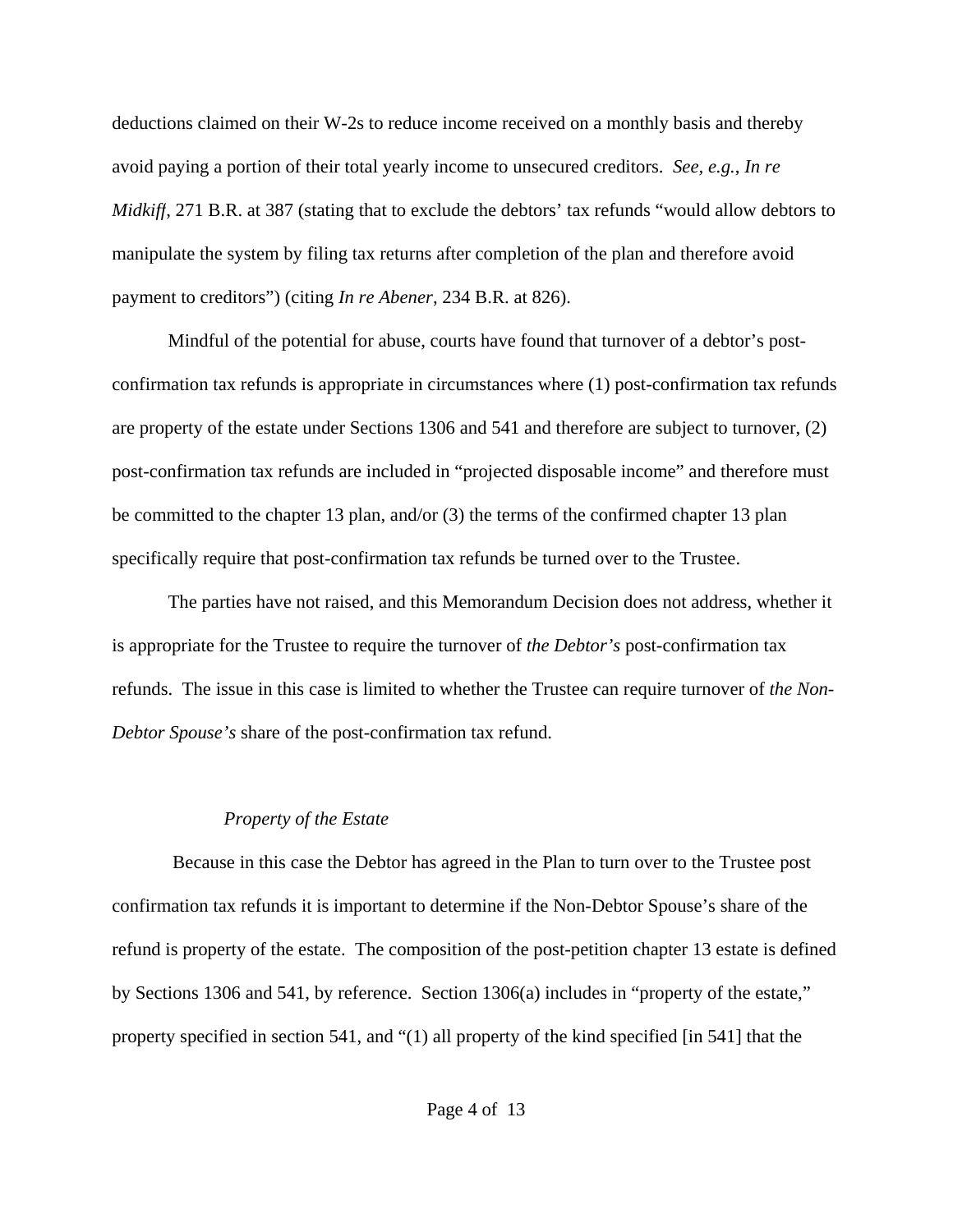debtor acquires after the commencement of the case but before the case is closed, dismissed, or converted . . . and (2) earnings from services performed *by the debtor* after the commencement of the case but before the case is closed, dismissed or converted . . . ." 11 U.S.C. § 1306(a) (emphasis added). Section 541(a) provides that the "estate is comprised of all the following property, wherever located and by whomever held":

(1) Except as provided in subsections (b) and  $(c)(2)$  of this section, all legal or equitable interests of the debtor in property as of the commencement of the case.

(2) All interests of the debtor and the debtor's spouse in community property as of the commencement of the case that is--

(A) under the sole, equal, or joint management and control of the debtor; or

(B) liable for an allowable claim against the debtor, or for both an allowable claim against the debtor and an allowable claim against the debtor's spouse, to the extent that such interest is so liable.

11 U.S.C. § 541(a).

*In re Martin*, a case decided by the Bankruptcy Court for the Northern District of Texas, addressed whether a tax refund from a jointly filed tax return was property of the debtor's chapter 13 estate. *In re Martin*, 2009 WL 1911760 at \*1. The debtor in that case and her nondebtor spouse filed a joint tax return for a year in which the debtor did not earn wages. *Id*. The \$6,482.00 refund for that year was therefore based entirely on the non-debtor spouse's income and earnings. *Id*. By order of the court, a portion of the refund was applied first to cure arrears and bring the debtor's plan payments current. *Id*. The remainder of the refund was held by the chapter 13 trustee pending final determination by the court as to who was entitled to the balance. *Id*.

The *Martin* court ultimately decided that the remaining portion of the refund was not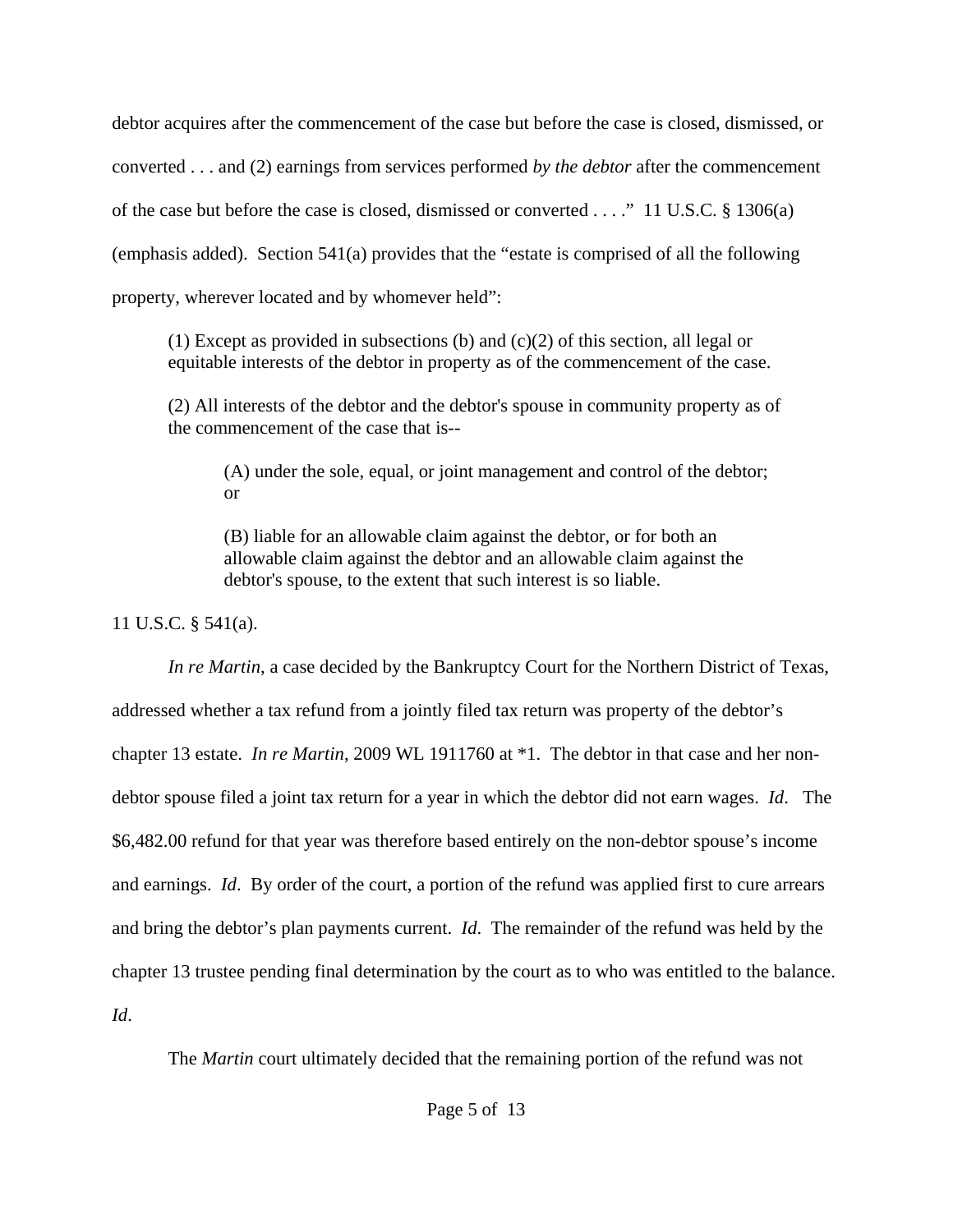property of the debtor's estate and therefore the funds should be returned to the non-debtor spouse. *In re Martin*, 2009 WL 1911760 at \*3. The court based its decision on an analysis of Section  $541(a)(2)(A)$  of the Code which states that interests of the debtor that pass to the estate include "all interests of the debtor and the debtor's spouse in community property . . . that is-(a) under the sole, equal, or joint management and control of the debtor." *Id*. at \*1 (*citing* 11 U.S.C.  $\S$  541(a)(2)). The court then examined the relevant state law and determined that although the tax refund was community property under Texas state law, it was not under the sole or joint management of the debtor and therefore was not property of the estate. *Id*. at \*3. The chapter 13 trustee was ordered to return \$4,482.00 of the tax refund to the non-debtor spouse.

Thus, the holding in *In re Martin* is that for a non-debtor spouse's post-confirmation tax refund to be considered property of the estate the debtor would have to have a community property interest in the spouse's share of the tax refund and possess the requisite control required by the statute. New York, however, is not a community property state. *In re Vebeliunas*, 332 F.3d 85, 92 (2d Cir. 2003). As such, the Court finds that there is no basis to conclude that the Non-Debtor Spouse's interest in the tax refund is property of the estate under the Bankruptcy Code. Other than Section 541(a)(2), there is no other section of the Code which would include a non-debtor spouse's property in "property of the estate."

## *Projected Disposable Income*

Other courts have permitted the chapter 13 trustee to require the turnover of postconfirmation tax refunds under the theory that the refunds must be included in the calculation of a debtor's "projected disposable income." Pursuant to Section 1325(b), when the chapter 13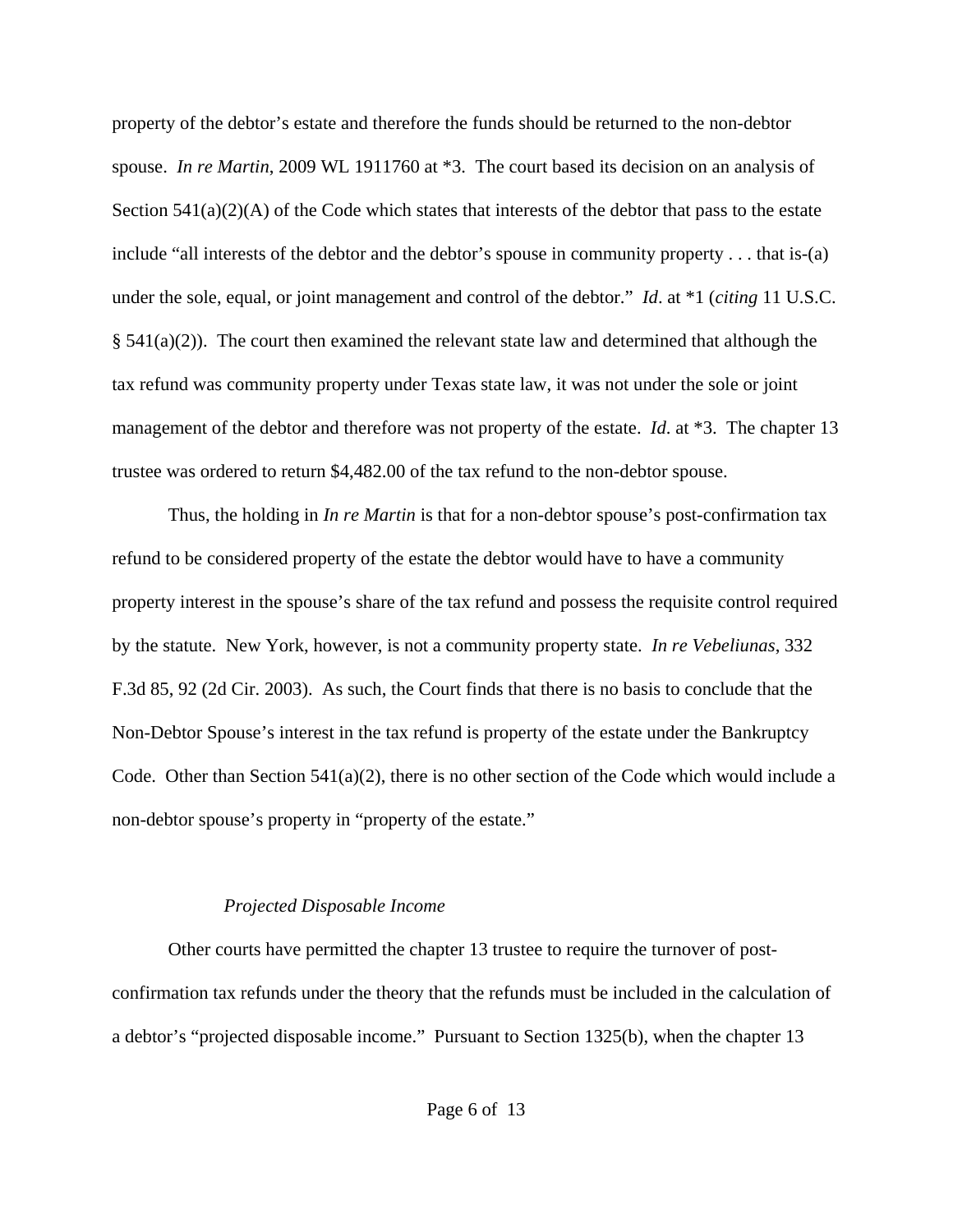trustee or the holder of an allowed unsecured claim objects to confirmation, the court "may not approve the plan unless, as of the effective date of the plan . . . the plan provides that all of *the debtor's* projected disposable income to be received in the applicable commitment period . . . will be applied to make payments to unsecured creditors under the plan." 11 U.S.C. § 1325(b)(1)(B) (emphasis added). The statute does not define "projected disposable income," but pursuant to BAPCPA amendments, it does state that "disposable income" is "current monthly income" (a defined term) less "amounts reasonably necessary to be expended . . . for the maintenance or support of the debtor or a dependent of the debtor . . . ." 11 U.S.C. § 1325(b)(2). Also added in the BAPCPA amendments, "current monthly income" is defined in Section 101(10A) as "the average monthly income from all sources that the debtor receives (or in a joint case the debtor and the debtor's spouse receive) without regard to whether such income is taxable income . . . . [and it] *includes any amount paid by any entity other than the debtor* (or in a joint case the debtor and the debtor's spouse), on a regular basis for the *household expenses* of the debtor or the debtor's dependents . . . ." 11 U.S.C. § 101(10A) (emphasis added).

In a pre-BAPCPA case involving joint debtors, at least one court found that post-petition tax refunds must be turned over to the chapter 13 trustee in addition to regular monthly plan payments, because those funds were included in the debtors' projected disposable income. In *In re Abner*, the debtors filed a joint chapter 13 petition in January and they received a \$3,800 tax refund the following month. *In re Abner*, 234 B.R. at 825. The plan proposed to pay less than 100% to unsecured creditors and the Trustee objected to confirmation on the basis that the debtors had not committed all of their projected disposable income towards repayment of unsecured creditors. *Id*. at 826. The issue was whether the debtors were "required to commit tax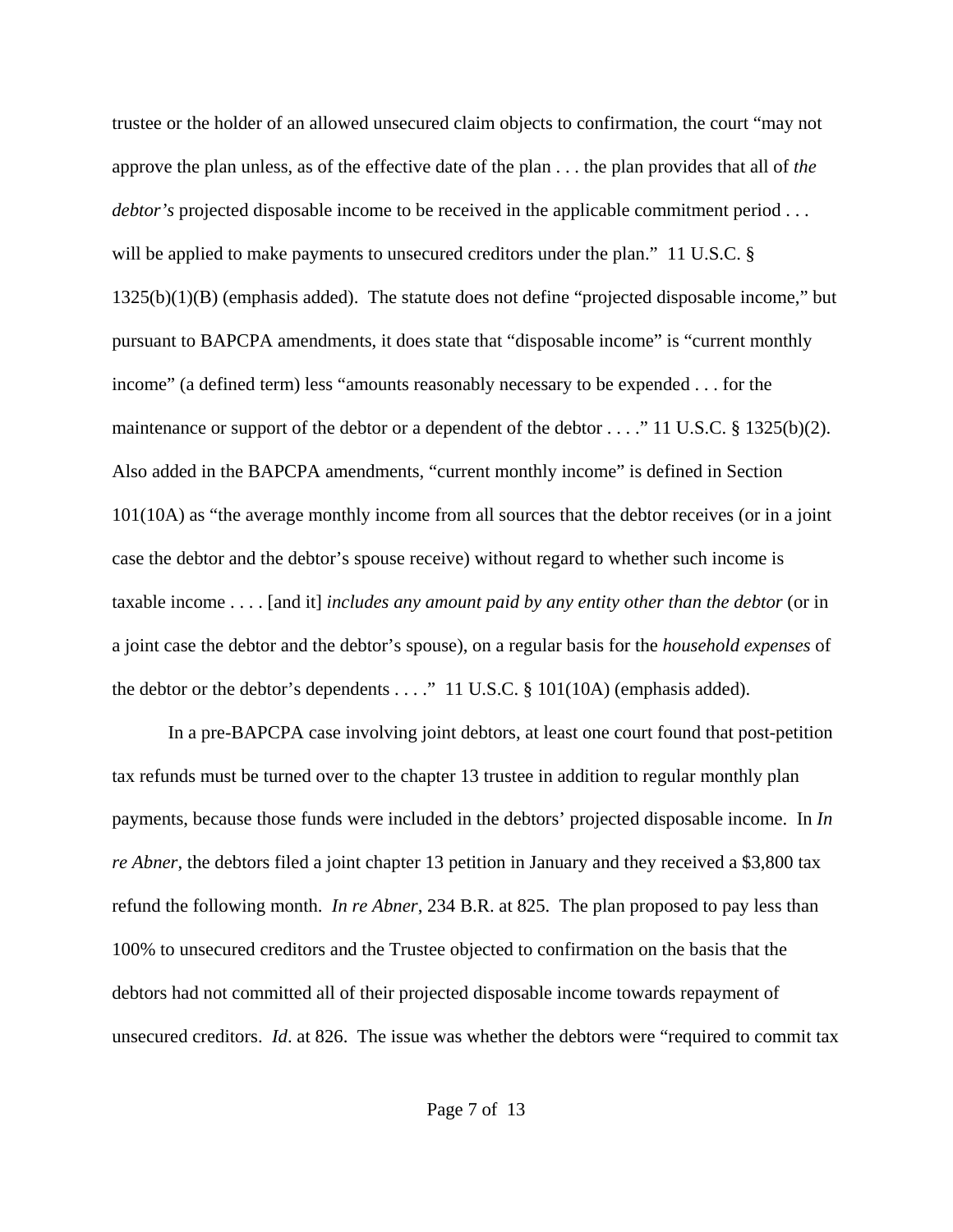refunds received during pendency of the plan." *Id*. (finding that this could be accomplished "either by remitting the refund check to [sic] trustee or increasing the amount paid to unsecured creditors where the plan offers less than 100% to unsecured creditors"). The court found that the plan did not conform to Section 1325(b)(1)(B), and reasoned that a pattern of consistently receiving a tax refund under similar withholding and income was sufficient basis to include the tax refund in projected disposable income. *Id*. (citing *In re Heath*, 182 B.R. 557 (B.A.P. 9th Cir. 1995) (finding that the burden shifts to the debtor to show that no tax refund is projected)).

At least one post-BAPCPA case involving an individual debtor and a non-filing spouse found that "current monthly income" includes amounts paid by a non-debtor spouse on a regular basis for household expenses but does not include all of the non-debtor spouse's income. *See In re Quarterman*, 342 B.R. 647, 650-51 (Bankr. M.D. Fla. 2006) (citing section 101(10A)). The court reasoned:

Prior to BAPCPA, several courts addressed the issue of whether a debtor's non-filing spouse's income should be considered when determining whether all of a debtor's disposable income is being applied to the debtor's Chapter 13 plan. The majority of courts have held that the court must consider the income of a non-debtor spouse in calculating the debtor's disposable income. *See In re Williamson*, 296 B.R. 760, 764 (Bankr. N.D. Ill. 2003) (stating that the failure to consider the impact of the non-debtor spouse's income would leave the debtor's unsecured creditors to subsidize the spouse's expenses); *In re McNichols*, 249 B.R. 160, 170 (Bankr. N.D. Ill. 2000) (stating that the totality of the family's income is appropriately considered in calculating a debtor's disposable income); *In re Ehret*, 238 B.R. 85, 88 (Bankr. D. N.J. 1999) (stating that the inclusion of a non-debtor spouse's income is appropriate when determining a debtor's disposable income); *but see In re Nahat*, 278 B.R. 108, 114 (Bankr. N.D. Tex. 2002) (stating that section  $1325(b)(2)$  defines disposable income as income "received by the debtor").

However, . . . Congress amended the definition of disposable income, in section 1325(b)(2), to state that disposable income means "current monthly income received by the debtor ... less amounts reasonably necessary to be expended $(A)(i)$  for the maintenance or support of the debtor or a dependent of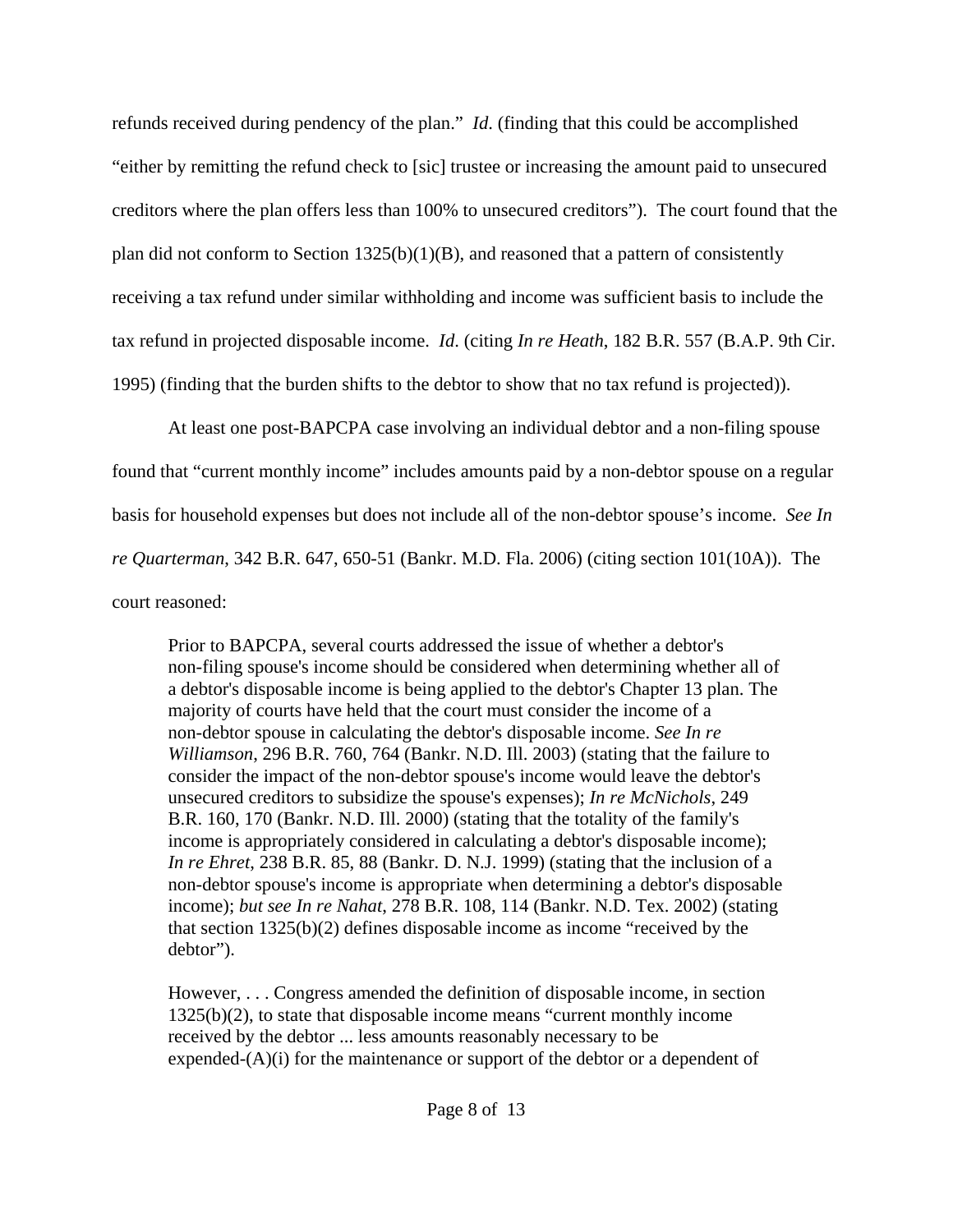the debtor...." 11 U.S.C.  $\S$  1325(b)(2) (2005) (emphasis added). According to section 101(10A), "[t]he term 'current monthly income'-(A) means the average monthly income from all sources that the debtor receives (or in a joint case the debtor and the debtor's spouse receive) without regard to whether such income is taxable ... derived during the 6-month period ending on-(i) the last day of the calendar month immediately preceding the date of the commencement of the case...." 11 U.S.C. § 101(10A) (2005) (emphasis added). The parenthetical stating that, in a joint case, a debtor's current monthly income shall include the debtor's spouse's income suggests that, in a single case, the spouse's income is not included in the debtor's current monthly income; otherwise, the parenthetical would be superfluous. However, part (B) of section 101(10A), states that current monthly income also "includes any amount paid by any entity other than the debtor (or in a joint case the debtor and the debtor's spouse), on a regular basis for the household expenses of the debtor or the debtor's dependents (and in a joint case the debtor's spouse if not otherwise a dependent)...." 11 U.S.C. § 101(10A)(B). Applying the same reasoning as above, it appears that, in a single case, a debtor's spouse's income shall be included in the debtor's current monthly income to the extent that it is paid "on a regular basis for the household expenses of the debtor or the debtor's dependents." Thus, based upon the explicit language of section 101(10A), current monthly income does not include all the income of the non-debtor spouse, but rather only amounts expended on a regular basis for household expenses. If income is not (1) expended regularly (2) on household expenses, then it is not included in the debtor's current monthly income.

*In re Quarterman*, 342 B.R. at 650-51 (footnotes omitted).

This Court agrees with the statutory analysis in *Quarterman* and the conclusion that a non-debtor spouse's entire income is not included in the "projected disposable income" analysis. This Court further finds that the funds contributed by a non-debtor spouse towards household expenses, and included in the projected disposable income analysis, are not specifically "pledged" or earmarked for turnover to the trustee. In this Court's view, the non-debtor spouse is not obligated to make the plan payments or contribute his income towards payment of the plan. *See* 11 U.S.C. § 1325(a)(6) (known as the "feasibility standard", stating that the court "shall confirm a plan if . . . *the debtor* will be able to make all payments under the plan and to comply with the plan") (emphasis added). The Debtor is obligated under the Bankruptcy Code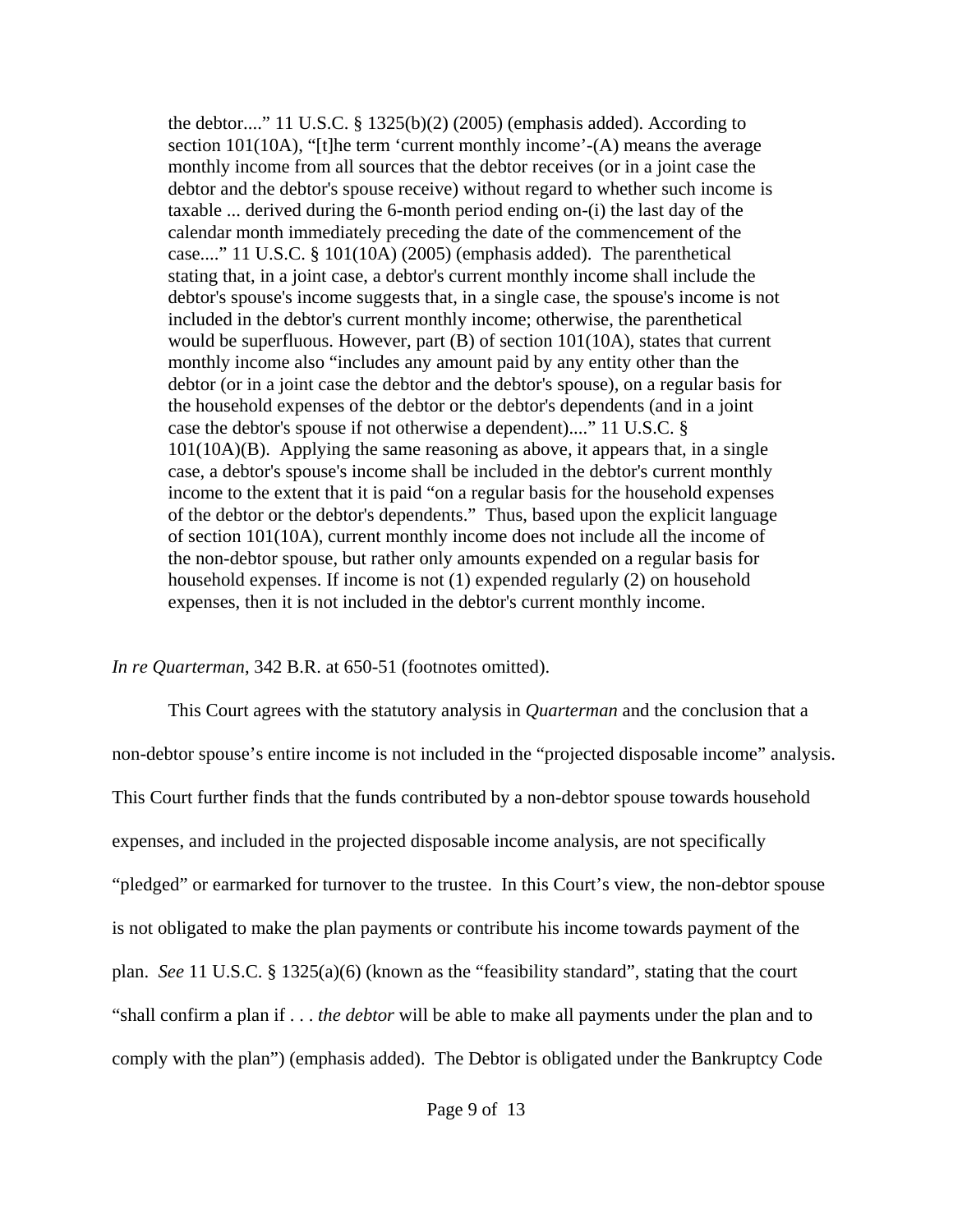to make payments under the confirmed Plan or risk dismissal of the case. Nothing in the Code obligates anyone other than the Debtor to fulfill the requirements of the confirmed Plan.

The Court finds for the reasons stated above that while a non-debtor spouse's income is considered in determining projected disposable income this cannot in and of itself be the basis to require the non-debtor spouse to contribute such income for distribution to creditors under the Plan.

## *The Plan Controls*

In general, the provisions of a confirmed plan are binding on the debtor and creditors. 11 U.S.C. § 1327(a); *see also United Student Aid Funds v. Espinosa*, — U.S. —, 130 S.Ct. 1367, 1380, 176 L.Ed. 2d 158 (2010) (finding that a confirmed plan is binding provided that the creditor has been given adequate notice). At least one court has found it to be appropriate to permit the chapter 13 trustee to require the turnover of post-confirmation tax refunds of joint debtors on the basis that the plan provided for the same. *See In re Midkiff*, 271 B.R. 383 (B.A.P.  $10<sup>th</sup>$  Cir. 2002). Under this theory, the Trustee would need to point to specific and clear language in the confirmed Plan that identifies and includes the property sought to be turned over.

In the instant case, the Trustee argues that the Plan specifically requires the turnover of post-confirmation tax refunds and does not specifically exclude the Non-Debtor Spouse's share of those tax refunds. While the Court agrees that the instant Plan requires turnover of the Debtor's post-confirmation tax refunds, the Plan does not explicitly require turnover of the Non-Debtor Spouse's share of the tax refund. The confirmed amended Plan states that if the plan is less than a 100% plan, "*the debtor(s) shall provide* the Trustee with signed copies of filed federal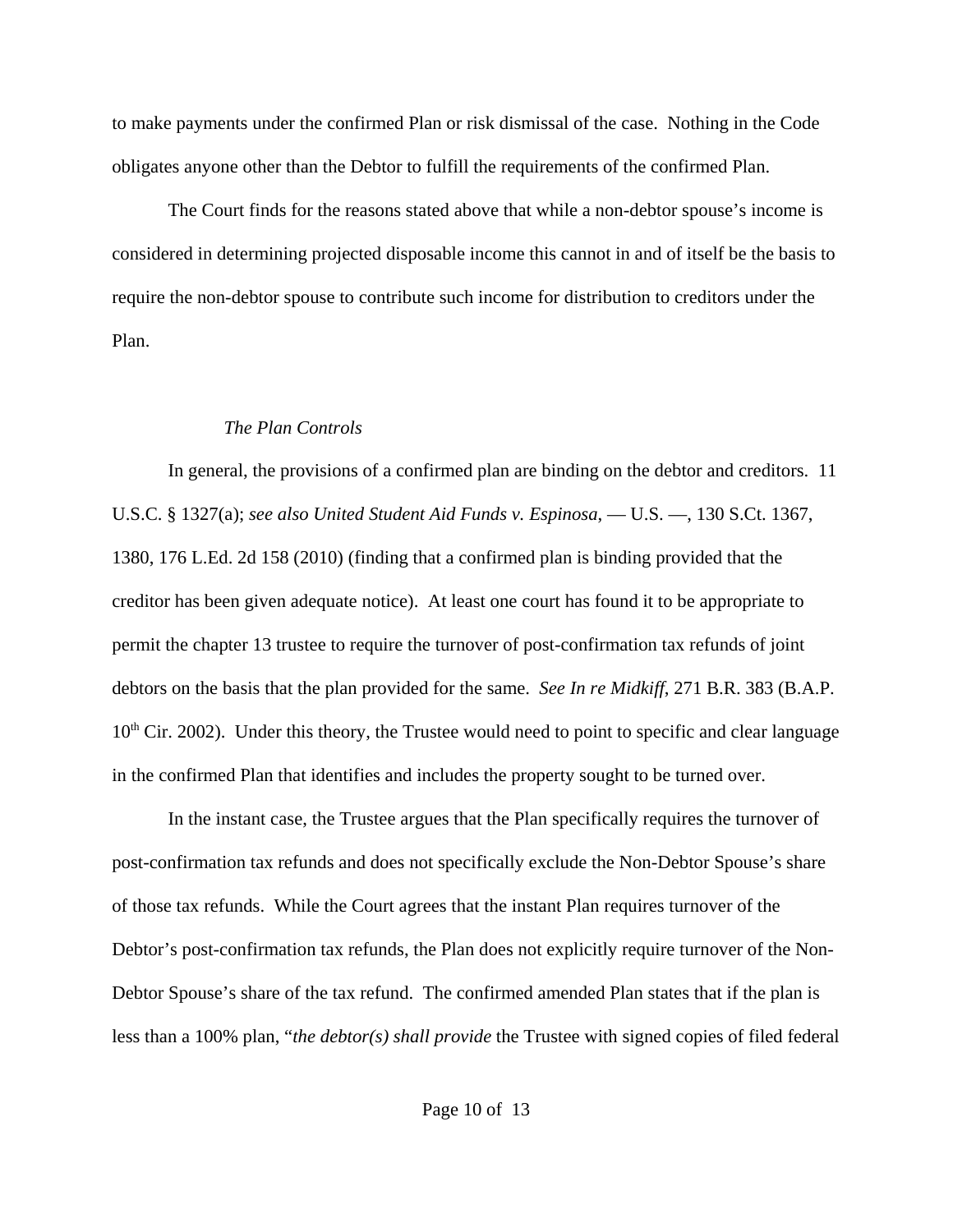and state tax returns for each year . . . . *Indicated tax refunds* are to be paid to the Trustee upon receipt . . . ." The words "the debtor(s) shall provide" clearly require the Debtor to turnover copies of tax returns. The words "[i]ndicated tax refunds" are ambiguous because specific tax refunds were not "indicated" in the Plan – only "tax returns" were mentioned. The Court cannot read the words, "indicated tax refunds" to reach the Non-Debtor Spouse's property. Even if it could be inferred that the "[i]ndicated tax refunds" are those that correspond to the tax returns of which the Debtor was to provide copies, the Plan makes no reference to the Non-Debtor Spouse or to jointly filed returns. Without a specific reference to the tax refunds in question and a specific reference to the Non-Debtor Spouse's share, the Court cannot infer that the Plan reaches the Non-Debtor Spouse's share in post-confirmation tax refunds.

Nor does the Plan Confirmation Order, which conforms to the form used in all chapter 13 cases before this Court, require that the Non-Debtor Spouse's interest in post-confirmation tax refunds be devoted to the Plan. The Plan Confirmation Order states that "all property of the estate, including any income, earnings, or, other property which may become a part of the estate during the administration of the case which property is not proposed, or reasonably contemplated, to be distributable to claimants under the plan shall revest in the Debtor(s)  $\dots$ ." This provision makes no specific reference to the Non-Debtor Spouse's interest in property and the Court will not read it so broadly as to include the Non-Debtor Spouse's interest in the postconfirmation tax refunds. Moreover, as discussed above, the Non-Debtor Spouse's share in postconfirmation tax refunds is neither "income" nor "earnings . . . that [would] become property of the estate" pursuant to the language in the Plan Confirmation Order.

Even if the Plan contained specific language referring to the Non-Debtor Spouse and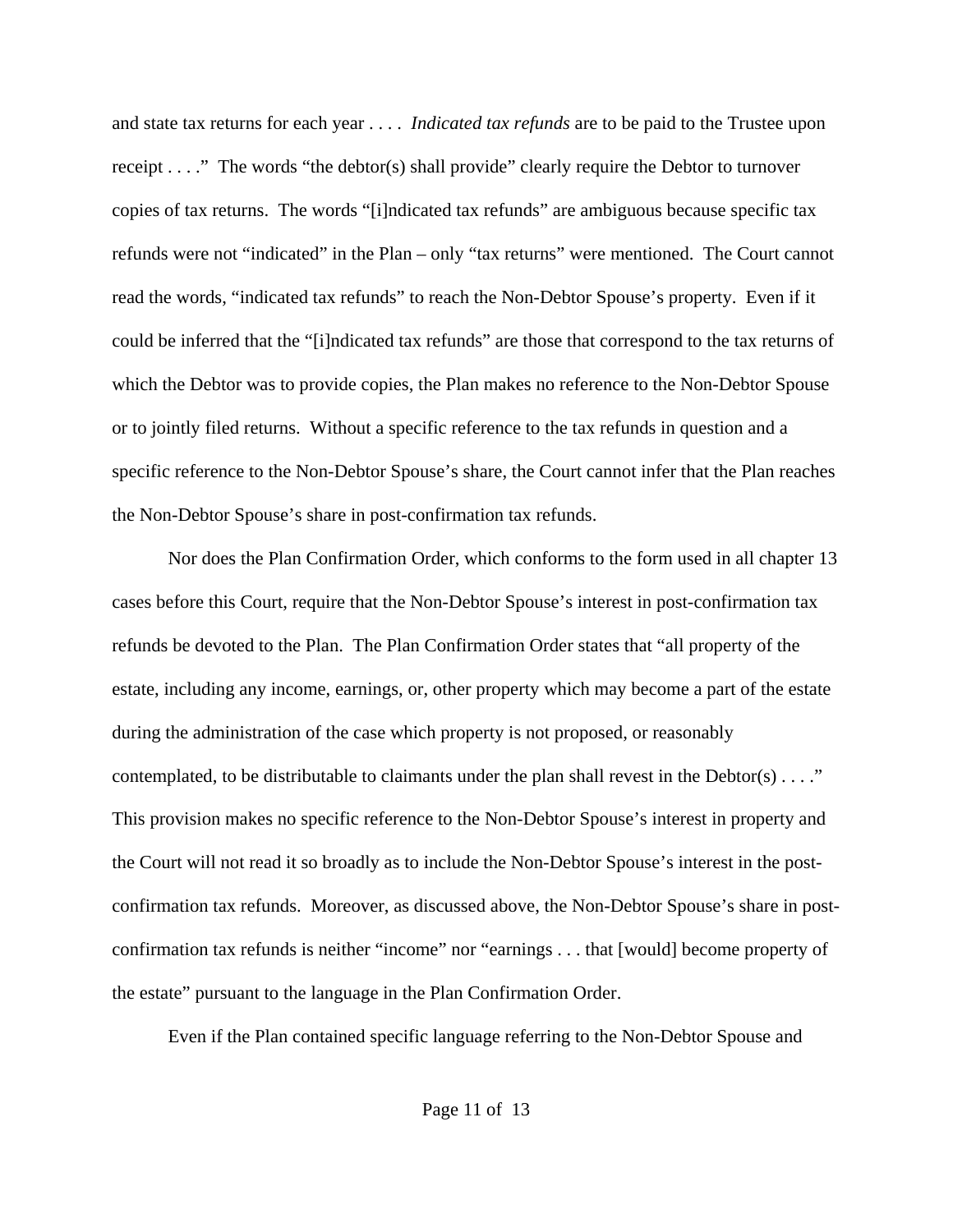identified his share of the post-confirmation tax refunds, this Court would have to make a separate finding that the Plan was binding on the Non-Debtor Spouse *and* provided a basis upon which to compel the turnover of funds from the Non-Debtor Spouse. The Plan in the instant case is not binding on the Non-Debtor Spouse. To the extent that the tax refund provision of the Plan can be interpreted between the parties, it is binding only on the debtor and creditors. The facts of this case are distinguishable from *In re Midkiff* in that the spouses there were both debtors. Therefore, the plan was binding on both spouses and their joint property was subject to the jurisdiction of the court. In the instant case, the Non-Debtor Spouse is not a debtor nor has it been alleged that he is a creditor. No assertions have been made that the Non-Debtor Spouse was a party to the chapter 13 plan or the confirmation process. He did not file in this bankruptcy as a joint debtor and he was not given an opportunity to object to confirmation of the Plan. Therefore, even if this Court were inclined to read the terms of the Plan to require the turnover of the Non-Debtor Spouse's post-confirmation tax refunds, the Court could not find that the Plan is binding on him. Nor would this Court find that any binding provision of a chapter 13 plan would divest a non-debtor of any property. Rather, assuming the plan were clear and binding, at most, the Court would find that the failure to turnover property would constitute a plan default.

The Court also notes that the Trustee mentioned at the August 26, 2010 hearing that the Non-Debtor Spouse had provided a signed affidavit of contribution. The affidavit of contribution is an example of an approach employed in this District in instances where a third party, like a spouse or relative, wishes to assist the debtor in making plan payments. The Court does not make a determination in the instant case as to whether the affidavit would be sufficient to bind the non-debtor party because the Plan does not mention the affidavit and no affidavit has